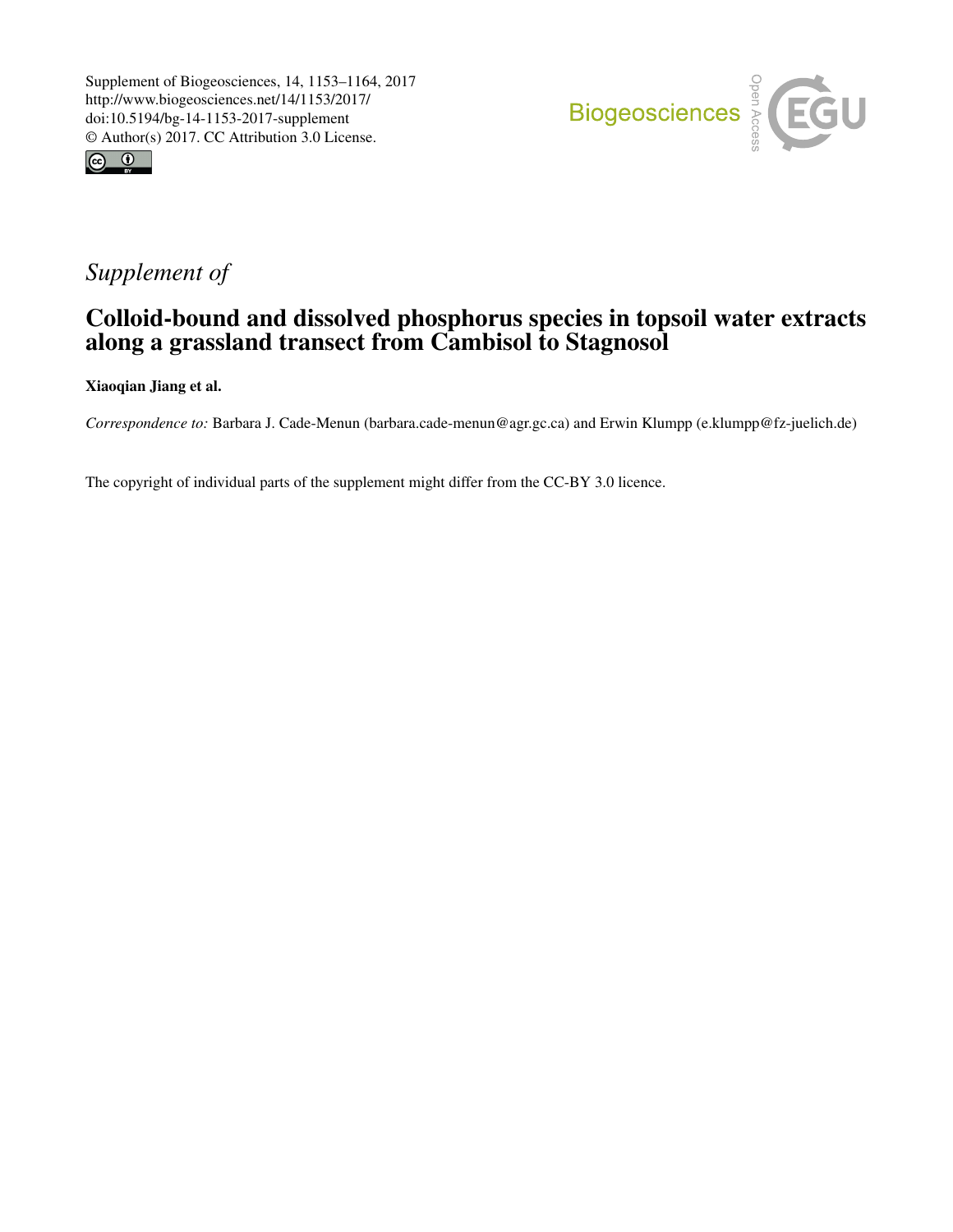17

18 Table S1 The concentration (mg kg<sup>-1</sup> soil) of organic carbon (OC), Al, P, Fe, and Si in asymmetric flow field-flow fractionation (AF4) fractograms of soil 19 particles (d <450 nm) from Cambisol (S1), Stagnic Cambisol (S2), and Stagnosol (S3). Data of S1 and S3 are the mean values of three replicate fields with 20 standard deviations. The lowercase indicate significant differences among soil sites (significant difference of soil sites 1 and 3 was tested by t-test, One Way RM 21 ANOVA for AF4 fractions with Fisher LSD,  $P < 0.05$ ).

22

| First peak (mg $kg^{-1}$ , d=0-20 nm) |                  |       |      |      |                                                                                                           | Second peak (mg $kg^{-1}$ , d=20-450 nm) |      |                                 |                |  |  |
|---------------------------------------|------------------|-------|------|------|-----------------------------------------------------------------------------------------------------------|------------------------------------------|------|---------------------------------|----------------|--|--|
| OС                                    |                  |       |      |      | ОC                                                                                                        |                                          |      | Fe                              |                |  |  |
| $2.94 \pm 0.89a$                      | $0.05 \pm 0.03a$ |       |      |      | $0.01 \pm 0.01a$ $0.04 \pm 0.01a$ $0.07 \pm 0.02$ $52.32 \pm 10.82$ $7.65 \pm 1.74$ $0.47 \pm 0.17a$      |                                          |      | $7.60 \pm 2.11$ $8.86 \pm 1.63$ |                |  |  |
| S <sub>2</sub> 3.15                   | 0.04             | 0.004 | 0.05 | 0.10 | 60.95                                                                                                     | 10.6                                     | 0.76 | 13.22                           | 12.51          |  |  |
| $19.05 + 3.46$                        | $0.20\pm0.04b$   |       |      |      | $0.05 \pm 0.01$ b $0.18 \pm 0.02$ b $0.16 \pm 0.09$   84.00 $\pm 19.67$ 8.36 $\pm 1.99$ 1.26 $\pm 0.21$ b |                                          |      | $7.34 \pm 0.53$                 | $10.32 + 1.95$ |  |  |

23 All the data of S1 and S3 showed significant difference between AF4 first and second peaks (OC of S1 was log transformed before One Way RM ANOVA

24 analyses because of unequal variances).

25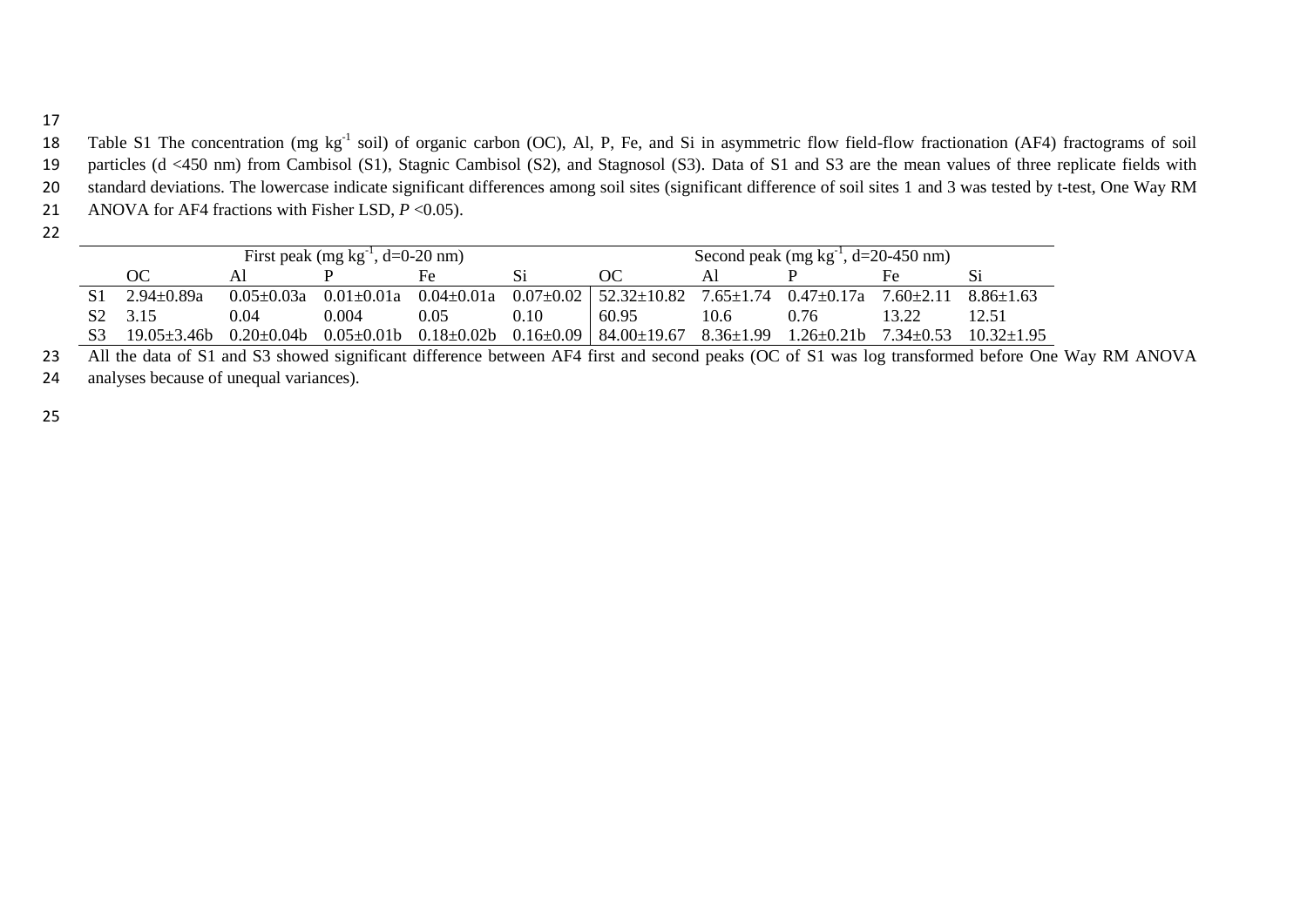| Sample              | <b>AEP</b>               | Mono1                    | Mono <sub>2</sub>        | Mono3                    | myoIHP                   | 4.7 ppm                  | $\alpha$ -glyc           | $\beta$ -glyc            | Nucl                     | Pchol                    | scyllo-IHP               |
|---------------------|--------------------------|--------------------------|--------------------------|--------------------------|--------------------------|--------------------------|--------------------------|--------------------------|--------------------------|--------------------------|--------------------------|
| S1 bulk             | 0.2                      | 3.5                      | $\tau$                   | 2.1                      | 17.4                     | $\overline{\phantom{0}}$ | 1.4                      | 2.8                      | 4.2                      | 1.4                      | 6.3                      |
| S <sub>2</sub> bulk | 0.7                      | 1.4                      | 7.6                      | 2.1                      | 16.6                     | $\overline{\phantom{a}}$ | 0.7                      | 2.1                      | 2.1                      | 0.7                      | 7.6                      |
| S3 bulk             | 0.7                      | 2.1                      | 1.4                      | 2.1                      | 12.5                     | $\overline{\phantom{a}}$ | $\overline{\phantom{a}}$ | 1.4                      | 2.8                      | $\overline{\phantom{a}}$ | 4.8                      |
| S1 300 kDa-450 nm   |                          | 5                        | 18.9                     | 1.7                      | 13.4                     | $\overline{\phantom{a}}$ | 1.1                      | 2.8                      | 3.3                      | 1.1                      | 1.7                      |
| S2 300 kDa-450 nm   | $-$                      | 3                        | 8.4                      | 1.2                      | 7.2                      | $\overline{\phantom{a}}$ | $\qquad \qquad -$        | 0.6                      | 2.4                      | $\overline{\phantom{a}}$ | 4.8                      |
| S3 300 kDa-450 nm   | $\overline{\phantom{a}}$ | 1.2                      | 4.4                      | 0.6                      | 7.5                      | $\overline{\phantom{a}}$ | 0.6                      | 1.2                      | 2.5                      | 0.6                      | 2.5                      |
| $S1 < 3$ kDa        | $\overline{a}$           | $\overline{\phantom{a}}$ | 26.9                     | $\overline{\phantom{0}}$ | $\overline{\phantom{0}}$ | $\overline{\phantom{0}}$ | $\qquad \qquad -$        | $\overline{\phantom{0}}$ | $\overline{\phantom{0}}$ | $\overline{\phantom{0}}$ | $\overline{\phantom{0}}$ |
| $S2 < 3$ kDa        |                          | $\overline{\phantom{a}}$ | 7.3                      | 3.8                      | 2.3                      | 2.5                      |                          | 1.5                      | 3.5                      | $\overline{\phantom{a}}$ | 0.5                      |
| $S3 < 3$ kDa        |                          | 6.8                      | 10.5                     | 1.7                      | 1.7                      | 0.9                      | $\qquad \qquad -$        | 0.3                      | 1.7                      | $\overline{\phantom{a}}$ | 0.6                      |
|                     |                          |                          |                          |                          |                          |                          |                          |                          |                          |                          |                          |
|                     | $3.4$ ppm                | $4.2$ ppm                | 5.0 ppm                  | 5.3 ppm                  | 5.9 ppm                  | neo-IHP                  | chiro1                   | chiro2                   | <b>DNA</b>               | OthDi1                   | OthDi2                   |
| S1 bulk             |                          | $\overline{\phantom{a}}$ | 2.8                      |                          |                          | $\overline{\phantom{a}}$ | 4.2                      | $\overline{\phantom{a}}$ | 1.1                      | 0.8                      | 0.3                      |
| S <sub>2</sub> bulk |                          | ٠                        | 3.5                      | ۰                        | $\blacksquare$           | $\overline{\phantom{a}}$ | 4.2                      | $\overline{\phantom{a}}$ | 0.8                      | 0.4                      | 0.2                      |
| S3 bulk             |                          | $\overline{\phantom{a}}$ | 2.1                      |                          | $\overline{\phantom{a}}$ | $\overline{\phantom{a}}$ | 2.1                      | -                        | 0.6                      | 0.7                      | 0.2                      |
| S1 300 kDa-450 nm   |                          | $\overline{\phantom{0}}$ | $\overline{\phantom{a}}$ | 1.7                      | $\overline{\phantom{a}}$ | $\overline{\phantom{0}}$ | 3.3                      | $\overline{\phantom{a}}$ | 2.8                      | 7.4                      | 0.9                      |
| S2 300 kDa-450 nm   |                          | ۰                        | $\overline{\phantom{0}}$ | 0.6                      | $\overline{\phantom{0}}$ | $\overline{\phantom{0}}$ | 1.8                      | $\overline{\phantom{a}}$ | 1.2                      | 2.3                      | 1.7                      |
| S3 300 kDa-450 nm   |                          |                          |                          | 0.6                      | $\overline{\phantom{a}}$ | 0.6                      | 1.9                      | $\overline{\phantom{a}}$ | 0.8                      | 1.6                      | 0.4                      |
| $S1 < 3$ kDa        |                          |                          |                          | $\overline{\phantom{0}}$ |                          |                          | $\overline{\phantom{0}}$ |                          | $\overline{\phantom{0}}$ | 1.9                      | $\overline{\phantom{a}}$ |
| $S2 < 3$ kDa        |                          |                          |                          |                          |                          |                          |                          | 0.8                      | 4.4                      | 24.2                     |                          |

26 Table S2 Detailed phosphorus species<sup>a</sup> determined by <sup>31</sup>P-NMR for the studied S1 (Cambisol), S2 (Stagnic Cambisol), and S3 (Stagnosol) samples (% of total 27 extracted P)

<sup>a</sup>2-Aminoethyl phosphonic acid (AEP), orthophosphate monoesters, regions 1, 2, and3 (Mono1, Mono2, and Mono3, respectively), hexakisphosphate (myoIHP),

29 α glycerophosphate (α-glyc), β glycerophosphate (β-glyc), mononucleotides (nucl), choline phosphate (Pchol), scyllo-inositol hexakisphosphate (scyllo-IHP), 30 neo-inositol hexakisphosphate (neo-IHP), chiro-inositol hexakisphosphate 4e/2a (chiro1), chiro-inositol hexakisphosphate 2e/4a (chiro 2), deoxyribonucleic acid

31 (DNA), and orthophosphate diesters, regions 1 and 2 (OthDi1and OthDi2, respectively). No these phosphorus forms were detected in 3-300 kDa of S1, S2, and

32 S3.

33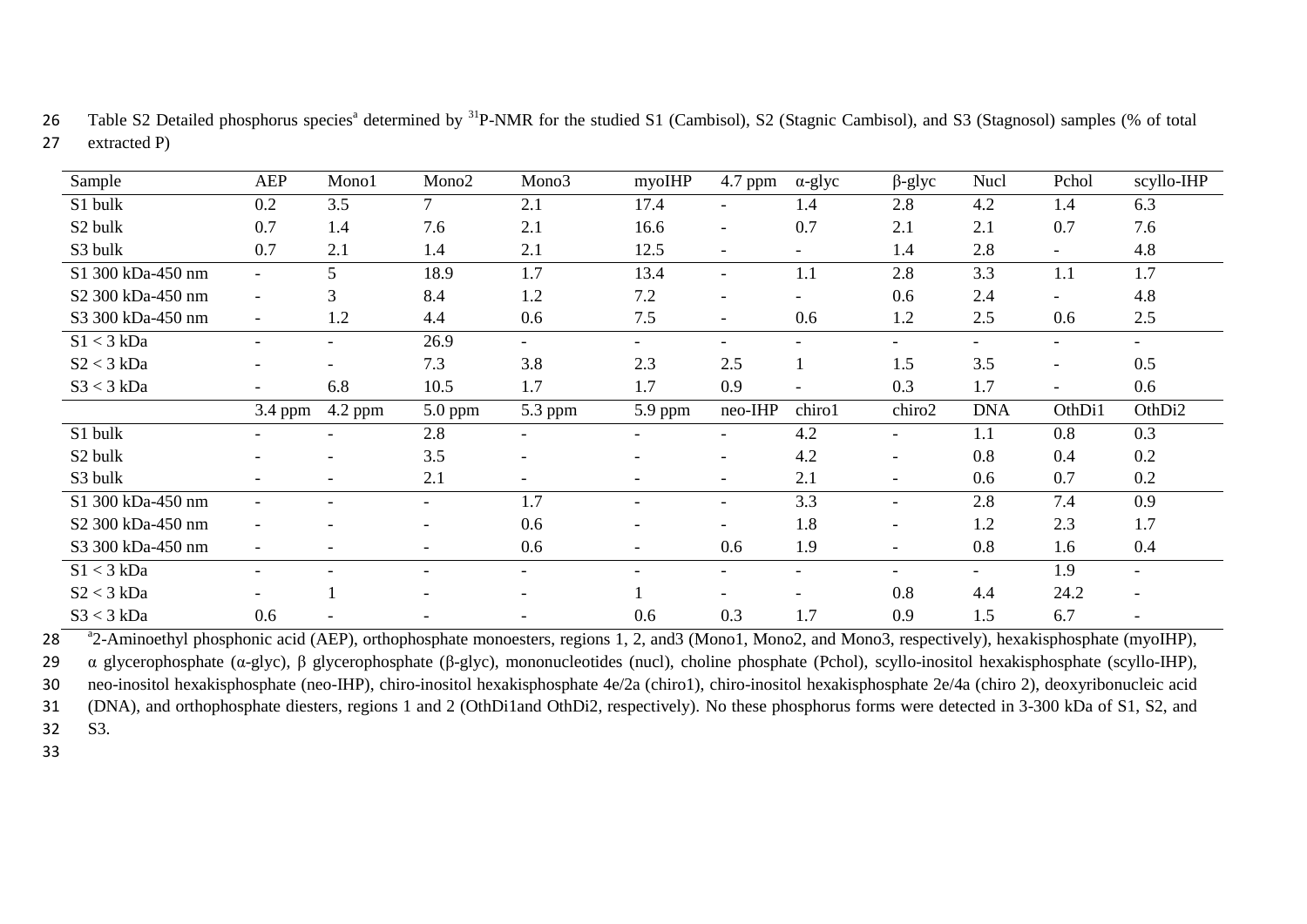| Category <sup>a</sup> | P Form or Compound Class                             | Chemical Shift (ppm)                                                                         |
|-----------------------|------------------------------------------------------|----------------------------------------------------------------------------------------------|
| Inorganic P           |                                                      |                                                                                              |
|                       | Orthophosphate                                       | $6.00 + 0.0$                                                                                 |
|                       | Pyrophosphate                                        | $-4.31 + 0.26$                                                                               |
| Organic P             |                                                      |                                                                                              |
|                       | Phosphonates                                         | $45.81 \pm 0.44$ , $37.73 \pm 0.91$ , $23.95 \pm 0.16$ , $20.40 \pm 0.01$ , $18.96 \pm 0.03$ |
|                       | <b>Orthophosphate Monoesters</b>                     |                                                                                              |
|                       | myo-IHP                                              | $5.61 \pm 0.10$ , $4.69 \pm 0.09$ , $4.30 \pm 0.12$ , $4.17 \pm 0.12$                        |
|                       | scyllo-IHP                                           | $3.85 + 0.09$                                                                                |
|                       | neo-IHP                                              | $6.62 \pm 0.09$ , $4.47 \pm 0.08$                                                            |
|                       | chiro1                                               | $6.47 \pm 0.11, 5.01 \pm 0.13, 4.52 \pm 0.09$                                                |
|                       | chiro 2                                              | $6.76 \pm 0.07, 5.46 \pm 0.05, 4.15 \pm 0.14$                                                |
|                       | Unknown                                              | $5.01 \pm 0.01, 5.34 \pm 0.07, 5.83 \pm 0.12$                                                |
|                       | $\alpha$ -glyc                                       | $5.00 \pm 0.13$                                                                              |
|                       | $\beta$ -glyc                                        | $4.60 + 0.07$                                                                                |
|                       | nucl                                                 | $4.47 \pm 0.15$                                                                              |
|                       | Pchol                                                | $3.98 + 0.16$                                                                                |
|                       | F6P                                                  | $4.74 \pm 0.03$                                                                              |
|                       | Orthophosphate diesters-- DNA                        | $-0.60 + 0.19$                                                                               |
|                       | <sup>a</sup> myo inositol havakisphosphata (myo IHD) | scyllo inositol havakisphosphata (scyllo IHD)<br>$n \Delta \Omega$                           |

Table S3 Chemical shift of peaks detected in  ${}^{31}P\text{-NMR}$  spectra of NaOH-Na<sub>2</sub>EDTA samples.

<sup>a</sup>myo-inositol hexakisphosphate (myo-IHP), scyllo-inositol hexakisphosphate (scyllo-IHP), neo- inositol hexakisphosphate (neo-IHP), D-*chiro*-inositol hexakisphosphate 4e/2a (chiro1), D-*chiro*- inositol hexakisphosphate 2e/4a (chiro 2), α-glycerophosphate (α-glyc), β-glycerophosphate (β-glyc), mononucleotides (nucl), choline phosphate (Pchol), D-Fructose 6-phosphate (F6P), and deoxyribonucleic acid (DNA).

40

41